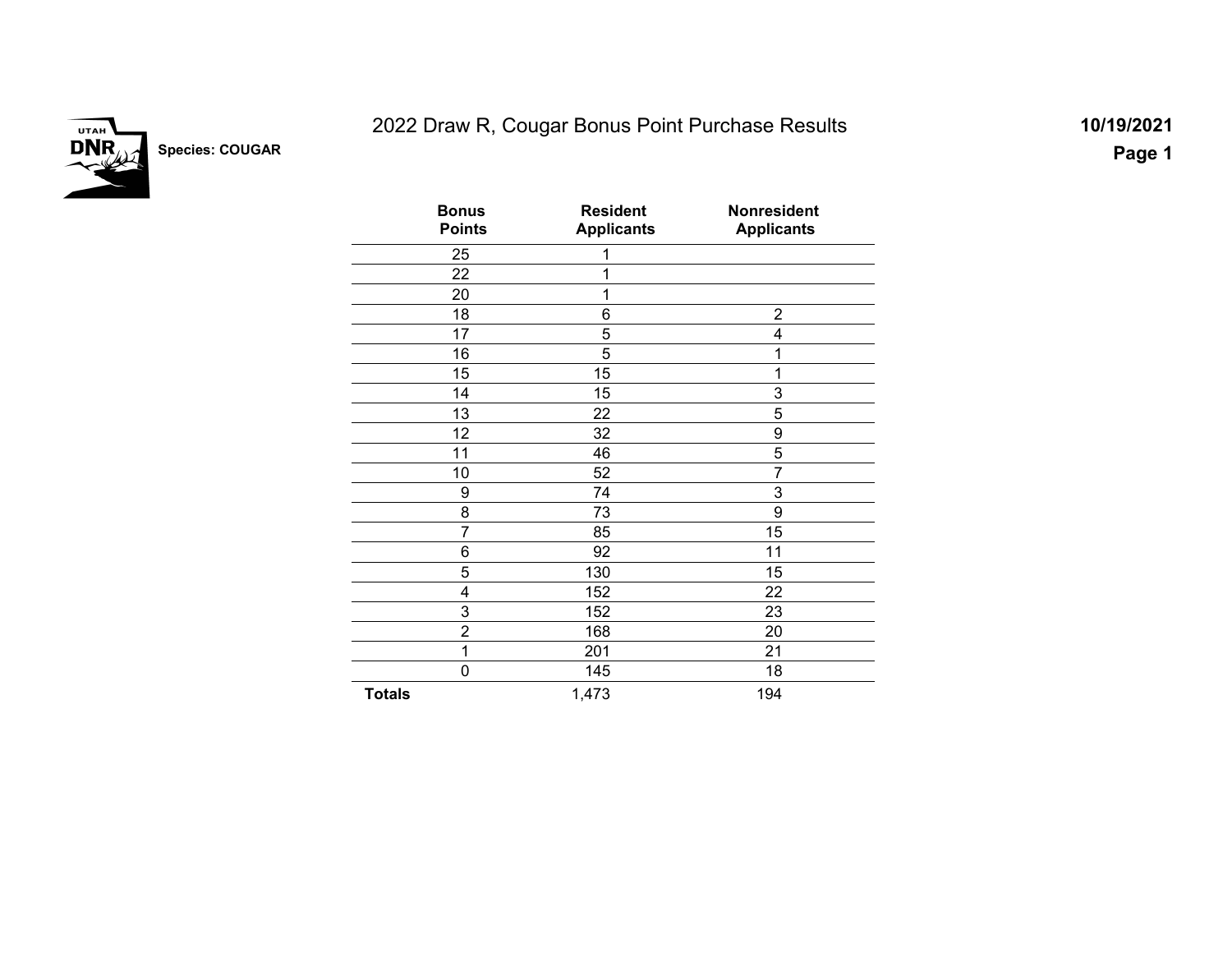

**10/19/2021Page 1**

#### **Hunt: C**G1029 Oquirrh-stansbury, East - Any Legal Weapon

|                               |                                               | <b>Resident Applicants</b> |                      |                           |                         | <b>Non-Resident Applicants</b> |                                               |                           |                      |                           |                         |  |
|-------------------------------|-----------------------------------------------|----------------------------|----------------------|---------------------------|-------------------------|--------------------------------|-----------------------------------------------|---------------------------|----------------------|---------------------------|-------------------------|--|
| <b>Bonus</b><br><b>Points</b> | <b>Total</b><br>Eligible<br><b>Applicants</b> | <b>Bonus</b><br># Permits  | Regular<br># Permits | <b>Total</b><br># Permits | <b>Success</b><br>Ratio | <b>Bonus</b><br><b>Points</b>  | <b>Total</b><br>Eligible<br><b>Applicants</b> | <b>Bonus</b><br># Permits | Regular<br># Permits | <b>Total</b><br># Permits | <b>Success</b><br>Ratio |  |
| 19                            | $\pmb{0}$                                     | 0                          | 0                    | $\mathbf 0$               | N/A                     | 19                             | 0                                             | $\mathbf 0$               | 0                    | 0                         | N/A                     |  |
| 18                            | $\pmb{0}$                                     | $\pmb{0}$                  | $\pmb{0}$            | $\pmb{0}$                 | N/A                     | 18                             | 0                                             | 0                         | 0                    | 0                         | N/A                     |  |
| 17                            | 0                                             | 0                          | $\pmb{0}$            | $\pmb{0}$                 | N/A                     | 17                             | 0                                             | $\pmb{0}$                 | 0                    | 0                         | N/A                     |  |
| 16                            | $\mathbf 1$                                   | 1                          | $\pmb{0}$            | $\mathbf{1}$              | 1 in 1.0                | 16                             | 0                                             | 0                         | $\pmb{0}$            | 0                         | N/A                     |  |
| 15                            | 1                                             | 1                          | $\pmb{0}$            | $\mathbf{1}$              | 1 in 1.0                | 15                             | $\pmb{0}$                                     | 0                         | $\pmb{0}$            | 0                         | N/A                     |  |
| 14                            | $\mathbf{1}$                                  | 1                          | $\mathbf 0$          | $\mathbf{1}$              | 1 in 1.0                | 14                             | $\mathbf 0$                                   | $\mathbf 0$               | 0                    | 0                         | N/A                     |  |
| 13                            | 4                                             | $\overline{2}$             | $\pmb{0}$            | $\overline{2}$            | 1 in 2.0                | 13                             | 0                                             | 0                         | 0                    | 0                         | N/A                     |  |
| 12                            | 11                                            | $\pmb{0}$                  | $\mathbf{1}$         | $\mathbf{1}$              | 1 in 11.0               | 12                             | 0                                             | 0                         | 0                    | 0                         | N/A                     |  |
| 11                            | 3                                             | 0                          | 0                    | 0                         | N/A                     | 11                             | 0                                             | 0                         | 0                    | $\pmb{0}$                 | N/A                     |  |
| 10                            | 4                                             | $\pmb{0}$                  | $\pmb{0}$            | 0                         | N/A                     | 10                             | $\mathbf{1}$                                  | 0                         | $\pmb{0}$            | $\pmb{0}$                 | N/A                     |  |
| 9                             | 6                                             | $\pmb{0}$                  | $\pmb{0}$            | $\pmb{0}$                 | N/A                     | $\boldsymbol{9}$               | 0                                             | 0                         | $\pmb{0}$            | 0                         | N/A                     |  |
| 8                             | 3                                             | 0                          | $\mathbf 0$          | $\pmb{0}$                 | N/A                     | 8                              | $\mathbf 1$                                   | 0                         | 0                    | 0                         | N/A                     |  |
| $\overline{7}$                | 5                                             | 0                          | $\mathbf{1}$         | 1                         | 1 in 5.0                | $\overline{7}$                 | $\pmb{0}$                                     | 0                         | 0                    | 0                         | N/A                     |  |
| $\,6$                         | 10                                            | $\pmb{0}$                  | $\pmb{0}$            | $\pmb{0}$                 | N/A                     | 6                              | $\pmb{0}$                                     | 0                         | $\pmb{0}$            | 0                         | N/A                     |  |
| 5                             | 15                                            | $\pmb{0}$                  | $\mathbf{1}$         | $\mathbf{1}$              | 1 in 15.0               | 5                              | 0                                             | 0                         | $\mathbf 0$          | 0                         | N/A                     |  |
| $\overline{\mathcal{A}}$      | 11                                            | $\pmb{0}$                  | $\mathbf 0$          | $\pmb{0}$                 | N/A                     | $\overline{\mathbf{4}}$        | 0                                             | 0                         | $\pmb{0}$            | 0                         | N/A                     |  |
| 3                             | 13                                            | $\pmb{0}$                  | $\mathbf 0$          | $\pmb{0}$                 | N/A                     | 3                              | 1                                             | 0                         | $\pmb{0}$            | 0                         | N/A                     |  |
| $\overline{2}$                | 17                                            | $\pmb{0}$                  | $\overline{2}$       | $\overline{2}$            | 1 in 8.5                | $\overline{c}$                 | $\mathbf 1$                                   | 0                         | $\pmb{0}$            | 0                         | N/A                     |  |
| $\mathbf 1$                   | 18                                            | $\pmb{0}$                  | $\pmb{0}$            | $\pmb{0}$                 | N/A                     | 1                              | 0                                             | 0                         | $\pmb{0}$            | 0                         | N/A                     |  |
| $\mathbf 0$                   | 18                                            | 0                          | 0                    | $\pmb{0}$                 | N/A                     | $\pmb{0}$                      | 3                                             | 0                         | 1                    | 1                         | 1 in 3.0                |  |
| <b>Totals</b>                 | 141                                           | 5                          | 5                    | 10                        | 1 in 14.1               | <b>Totals</b>                  | $\overline{7}$                                | 0                         | 1                    | 1                         | 1 in 7.0                |  |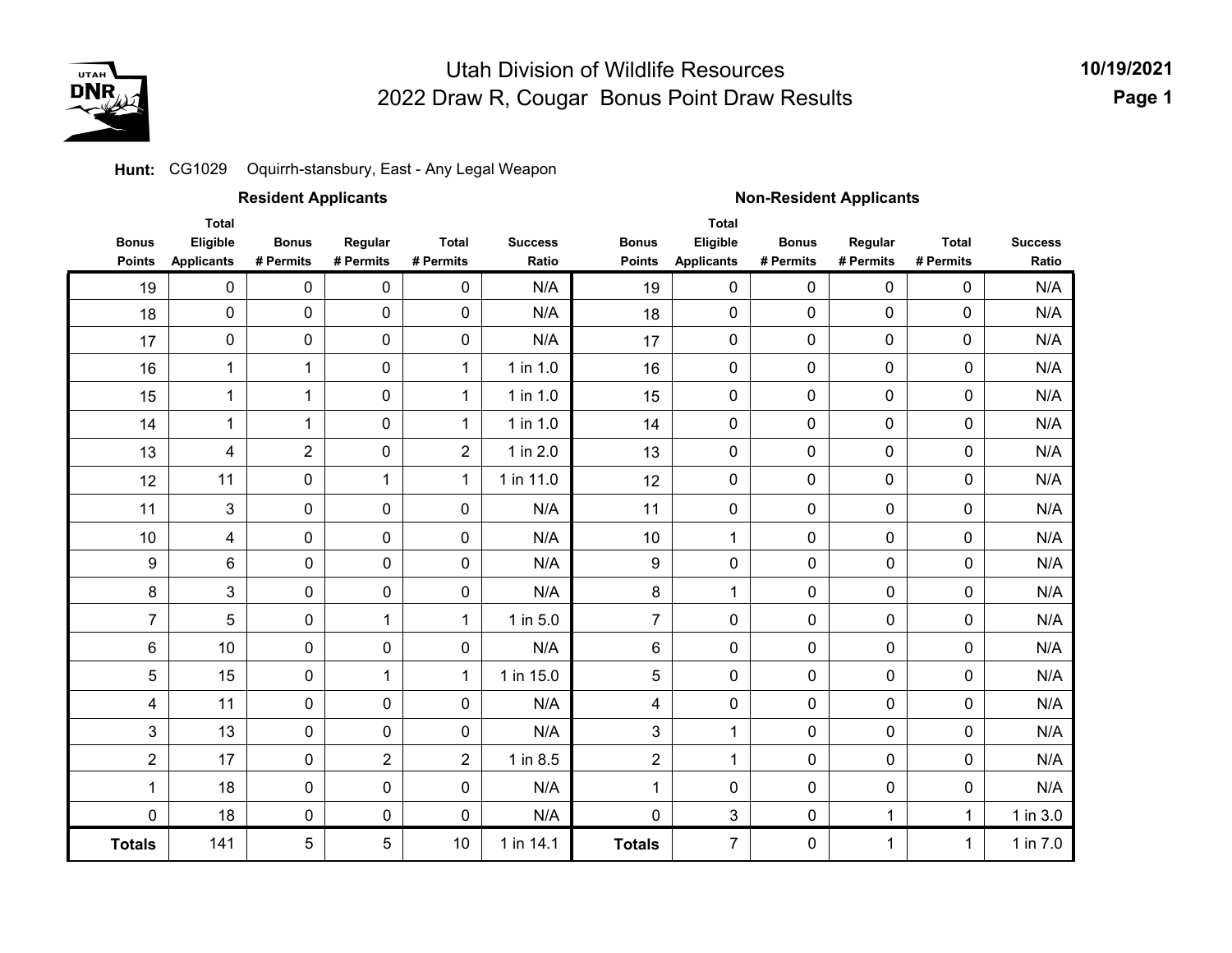

**Hunt: CG1034 Kamas - Any Legal Weapon** 

|  | <b>Resident Applicants</b> |
|--|----------------------------|
|--|----------------------------|

#### **Resident Applicants Non-Resident Applicants**

|                  | <b>Total</b>      |                |                |              |                |                | <b>Total</b>      |              |             |              |                |
|------------------|-------------------|----------------|----------------|--------------|----------------|----------------|-------------------|--------------|-------------|--------------|----------------|
| <b>Bonus</b>     | Eligible          | <b>Bonus</b>   | Regular        | <b>Total</b> | <b>Success</b> | <b>Bonus</b>   | Eligible          | <b>Bonus</b> | Regular     | <b>Total</b> | <b>Success</b> |
| Points           | <b>Applicants</b> | # Permits      | # Permits      | # Permits    | Ratio          | <b>Points</b>  | <b>Applicants</b> | # Permits    | # Permits   | # Permits    | Ratio          |
| 19               | 0                 | $\mathbf 0$    | $\mathbf 0$    | 0            | N/A            | 19             | 0                 | $\mathbf 0$  | 0           | 0            | N/A            |
| 18               | $\mathbf 0$       | $\mathbf 0$    | $\mathbf 0$    | 0            | N/A            | 18             | $\mathbf 0$       | $\mathbf 0$  | 0           | $\mathbf 0$  | N/A            |
| 17               | $\pmb{0}$         | 0              | $\mathbf 0$    | 0            | N/A            | 17             | 0                 | 0            | 0           | 0            | N/A            |
| 16               | $\pmb{0}$         | 0              | $\mathbf 0$    | 0            | N/A            | 16             | 0                 | 0            | 0           | 0            | N/A            |
| 15               | $\pmb{0}$         | 0              | $\mathbf 0$    | 0            | N/A            | 15             | 0                 | 0            | 0           | $\pmb{0}$    | N/A            |
| 14               | $\mathbf{1}$      | $\mathbf{1}$   | $\mathbf 0$    | $\mathbf{1}$ | 1 in 1.0       | 14             | $\mathbf 0$       | $\mathbf 0$  | 0           | $\mathbf 0$  | N/A            |
| 13               | 0                 | 0              | $\mathbf 0$    | 0            | N/A            | 13             | $\mathbf 0$       | 0            | 0           | $\mathbf 0$  | N/A            |
| 12               | $\mathbf{3}$      | $\overline{2}$ | 1              | 3            | 1 in 1.0       | 12             | $\mathbf 0$       | 0            | 0           | 0            | N/A            |
| 11               | $\overline{2}$    | 0              | $\mathbf 0$    | 0            | N/A            | 11             | 0                 | 0            | $\mathbf 0$ | $\mathbf 0$  | N/A            |
| 10               | $\overline{5}$    | $\mathbf 0$    | $\mathbf 0$    | 0            | N/A            | 10             | 0                 | 0            | 0           | $\mathbf 0$  | N/A            |
| $\boldsymbol{9}$ | $\mathfrak{S}$    | 0              | $\mathbf 0$    | 0            | N/A            | 9              | 0                 | $\mathbf 0$  | 0           | $\mathbf 0$  | N/A            |
| 8                | $\overline{2}$    | 0              | 1              | $\mathbf{1}$ | 1 in 2.0       | 8              | 0                 | $\mathbf 0$  | 0           | 0            | N/A            |
| $\overline{7}$   | $\overline{7}$    | 0              | $\mathbf 0$    | 0            | N/A            | $\overline{7}$ | 0                 | $\mathbf 0$  | 0           | $\mathbf 0$  | N/A            |
| 6                | $\,6$             | 0              | 0              | 0            | N/A            | 6              | 0                 | $\mathbf 0$  | 0           | $\pmb{0}$    | N/A            |
| 5                | 9                 | 0              | 0              | 0            | N/A            | 5              | 0                 | $\mathbf 0$  | 0           | $\mathbf 0$  | N/A            |
| 4                | 8                 | $\mathbf 0$    | 0              | 0            | N/A            | 4              | 0                 | $\mathbf 0$  | 0           | 0            | N/A            |
| $\mathfrak{B}$   | $\bf 8$           | 0              | 0              | 0            | N/A            | 3              | 0                 | $\mathbf 0$  | 0           | 0            | N/A            |
| $\overline{2}$   | 11                | 0              | 0              | 0            | N/A            | $\overline{2}$ | 0                 | $\mathbf 0$  | 0           | 0            | N/A            |
| 1                | 13                | 0              | $\mathbf 0$    | 0            | N/A            | 1              | 0                 | $\mathbf 0$  | 0           | $\mathbf 0$  | N/A            |
| 0                | 13                | 0              | $\mathbf 0$    | 0            | N/A            | 0              | 0                 | $\mathbf 0$  | 0           | $\mathbf 0$  | N/A            |
| <b>Totals</b>    | 91                | 3              | $\overline{2}$ | 5            | 1 in 18.2      | <b>Totals</b>  | 0                 | $\mathbf 0$  | 0           | $\mathbf 0$  | N/A            |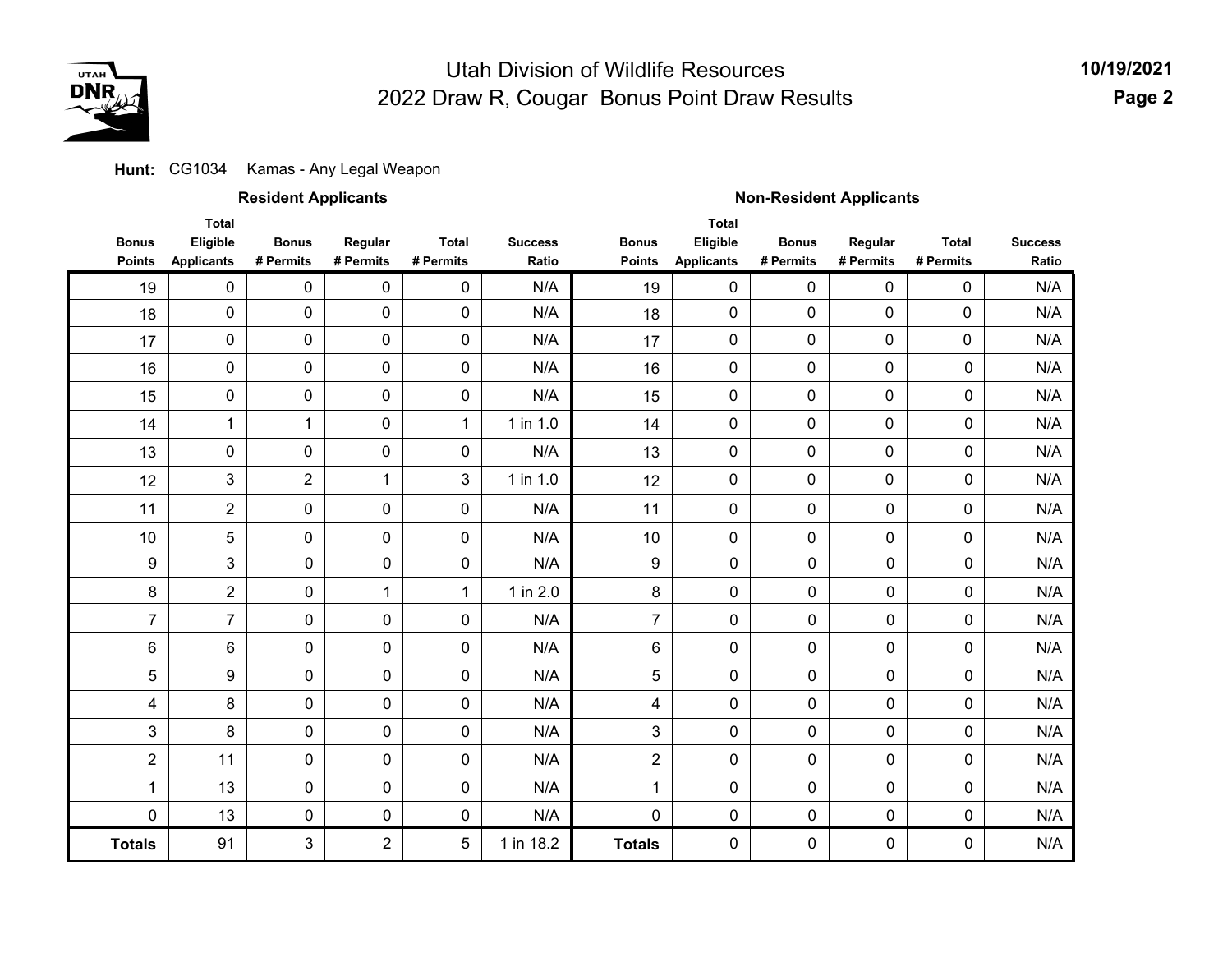

2 14

1 0

**Totals**

0 0 0

0 1 1

0 1 1

N/A N/A N/A N/A N/A N/A N/A

1 in 14.0 1 in 30.0 **10/19/2021Page 3**

#### **Hunt: CG7502 East Canyon - Any Legal Weapon**

47 46 0 0 6 0 0 6

237

1 0

**Totals**

|                               |                                               | <b>Resident Applicants</b> |                      |                           |                         | <b>Non-Resident Applicants</b> |                                               |                           |                      |                           |                         |
|-------------------------------|-----------------------------------------------|----------------------------|----------------------|---------------------------|-------------------------|--------------------------------|-----------------------------------------------|---------------------------|----------------------|---------------------------|-------------------------|
| <b>Bonus</b><br><b>Points</b> | <b>Total</b><br>Eligible<br><b>Applicants</b> | <b>Bonus</b><br># Permits  | Regular<br># Permits | <b>Total</b><br># Permits | <b>Success</b><br>Ratio | <b>Bonus</b><br><b>Points</b>  | <b>Total</b><br>Eligible<br><b>Applicants</b> | <b>Bonus</b><br># Permits | Regular<br># Permits | <b>Total</b><br># Permits | <b>Success</b><br>Ratio |
| 19                            | 0                                             | 0                          | 0                    | 0                         | N/A                     | 19                             | $\mathbf 0$                                   | 0                         | $\mathbf{0}$         | 0                         | N/A                     |
| 18                            | 0                                             | $\mathbf 0$                | 0                    | $\mathbf 0$               | N/A                     | 18                             | 0                                             | 0                         | 0                    | $\mathbf 0$               | N/A                     |
| 17                            | 0                                             | 0                          | 0                    | $\mathbf 0$               | N/A                     | 17                             | 0                                             | 0                         | 0                    | $\mathbf 0$               | N/A                     |
| 16                            | 0                                             | 0                          | 0                    | 0                         | N/A                     | 16                             | 0                                             | 0                         | 0                    | 0                         | N/A                     |
| 15                            | 0                                             | $\mathbf 0$                | 0                    | 0                         | N/A                     | 15                             | $\mathbf 0$                                   | 0                         | 0                    | $\Omega$                  | N/A                     |
| 14                            | 0                                             | 0                          | 0                    | $\mathbf 0$               | N/A                     | 14                             | 0                                             | 0                         | 0                    | $\Omega$                  | N/A                     |
| 13                            | 1                                             | 1                          | 0                    | $\mathbf 1$               | 1 in 1.0                | 13                             | 1                                             | 0                         | 0                    | 0                         | N/A                     |
| 12                            | 5                                             | 5                          | 0                    | 5                         | 1 in 1.0                | 12                             | 1                                             | 0                         | 0                    | 0                         | N/A                     |
| 11                            | $\overline{7}$                                | 0                          | 0                    | 0                         | N/A                     | 11                             | 0                                             | 0                         | 0                    | 0                         | N/A                     |
| 10                            | $\overline{7}$                                | 0                          | 1                    | 1                         | 1 in 7.0                | 10                             | 1                                             | 0                         | 0                    | $\Omega$                  | N/A                     |
| $\boldsymbol{9}$              | 5                                             | 0                          | 0                    | $\mathbf 0$               | N/A                     | 9                              | $\overline{2}$                                | 0                         | 0                    | 0                         | N/A                     |
| 8                             | 9                                             | 0                          | 0                    | 0                         | N/A                     | 8                              | $\mathbf 0$                                   | $\mathbf 0$               | 0                    | $\Omega$                  | N/A                     |
| $\overline{7}$                | 15                                            | 0                          | 1                    | 1                         | 1 in 15.0               | $\overline{7}$                 | 1                                             | 0                         | 0                    | 0                         | N/A                     |
| 6                             | 9                                             | 0                          | 1                    | 1                         | 1 in 9.0                | 6                              | $\mathbf 0$                                   | 0                         | 0                    | 0                         | N/A                     |
| 5                             | 23                                            | 0                          | 0                    | $\Omega$                  | N/A                     | 5                              | $\mathbf 0$                                   | $\mathbf 0$               | 0                    | $\Omega$                  | N/A                     |
| 4                             | 16                                            | 0                          | 0                    | 0                         | N/A                     | 4                              | $\overline{2}$                                | 0                         | 0                    | 0                         | N/A                     |
| 3                             | 26                                            | 0                          | 3                    | 3                         | 1 in 8.7                | $\mathbf{3}$                   | $\overline{2}$                                | 0                         | 0                    | 0                         | N/A                     |
| $\overline{2}$                | 21                                            | 0                          | 0                    | 0                         | N/A                     | $\overline{2}$                 | 4                                             | $\mathbf 0$               | 0                    | 0                         | N/A                     |

30 1 in 19.8

N/A N/A

0 0 12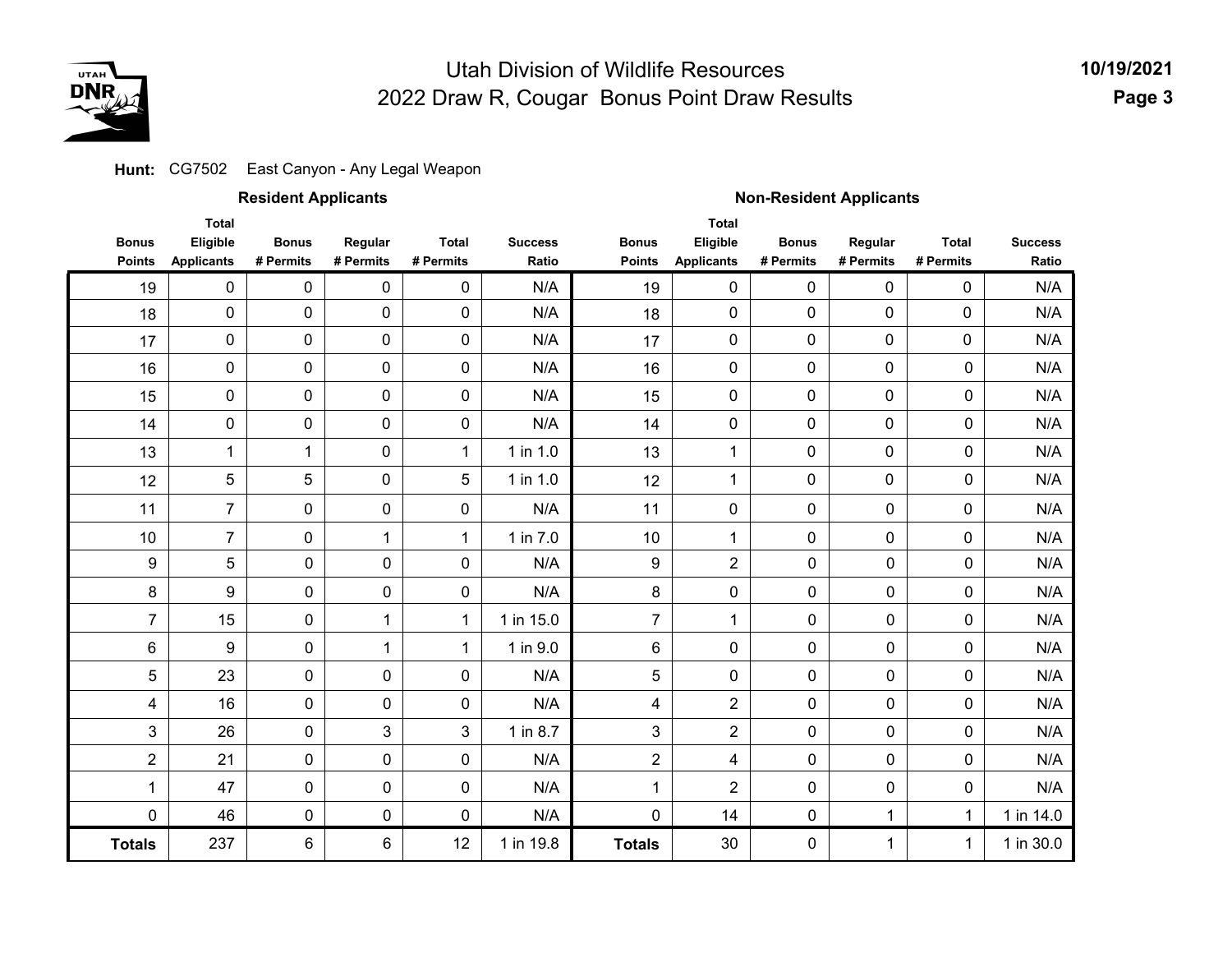

#### **Hunt: C**G7503 Morgan-south Rich - Any Legal Weapon

|                               |                                               | <b>Resident Applicants</b> |                      |                           |                         | <b>Non-Resident Applicants</b> |                                               |                           |                      |                           |                         |  |
|-------------------------------|-----------------------------------------------|----------------------------|----------------------|---------------------------|-------------------------|--------------------------------|-----------------------------------------------|---------------------------|----------------------|---------------------------|-------------------------|--|
| <b>Bonus</b><br><b>Points</b> | <b>Total</b><br>Eligible<br><b>Applicants</b> | <b>Bonus</b><br># Permits  | Regular<br># Permits | <b>Total</b><br># Permits | <b>Success</b><br>Ratio | <b>Bonus</b><br><b>Points</b>  | <b>Total</b><br>Eligible<br><b>Applicants</b> | <b>Bonus</b><br># Permits | Regular<br># Permits | <b>Total</b><br># Permits | <b>Success</b><br>Ratio |  |
| 19                            | $\pmb{0}$                                     | 0                          | $\pmb{0}$            | 0                         | N/A                     | 19                             | 0                                             | 0                         | $\mathbf 0$          | 0                         | N/A                     |  |
| 18                            | $\pmb{0}$                                     | $\pmb{0}$                  | $\pmb{0}$            | 0                         | N/A                     | 18                             | $\mathbf 0$                                   | $\mathbf 0$               | 0                    | 0                         | N/A                     |  |
| 17                            | $\pmb{0}$                                     | 0                          | $\pmb{0}$            | 0                         | N/A                     | 17                             | 0                                             | 0                         | 0                    | 0                         | N/A                     |  |
| 16                            | $\pmb{0}$                                     | $\mathbf 0$                | $\pmb{0}$            | 0                         | N/A                     | 16                             | $\mathbf 0$                                   | $\mathbf 0$               | 0                    | 0                         | N/A                     |  |
| 15                            | 0                                             | 0                          | $\pmb{0}$            | 0                         | N/A                     | 15                             | 0                                             | 0                         | 0                    | 0                         | N/A                     |  |
| 14                            | $\pmb{0}$                                     | 0                          | $\pmb{0}$            | 0                         | N/A                     | 14                             | 0                                             | 0                         | 0                    | 0                         | N/A                     |  |
| 13                            | $\pmb{0}$                                     | 0                          | $\pmb{0}$            | 0                         | N/A                     | 13                             | $\pmb{0}$                                     | 0                         | 0                    | 0                         | N/A                     |  |
| 12                            | $\overline{2}$                                | $\overline{2}$             | $\pmb{0}$            | $\overline{2}$            | $1$ in $1.0$            | 12                             | $\mathbf 1$                                   | $\mathbf{1}$              | 0                    | $\mathbf{1}$              | $1$ in $1.0$            |  |
| 11                            | $\overline{2}$                                | $\overline{2}$             | 0                    | $\overline{2}$            | 1 in 1.0                | 11                             | 1                                             | $\pmb{0}$                 | 0                    | $\pmb{0}$                 | N/A                     |  |
| $10$                          | 10                                            | 5                          | $\mathbf 1$          | 6                         | 1 in 1.7                | 10                             | 1                                             | $\pmb{0}$                 | 0                    | $\pmb{0}$                 | N/A                     |  |
| $\boldsymbol{9}$              | $\overline{7}$                                | 0                          | $\overline{c}$       | $\overline{c}$            | 1 in 3.5                | 9                              | $\mathbf 0$                                   | 0                         | 0                    | 0                         | N/A                     |  |
| 8                             | 8                                             | 0                          | $\overline{2}$       | $\overline{c}$            | 1 in 4.0                | 8                              | $\overline{2}$                                | 0                         | 0                    | 0                         | N/A                     |  |
| $\overline{7}$                | 4                                             | 0                          | 0                    | 0                         | N/A                     | $\overline{7}$                 | $\pmb{0}$                                     | 0                         | 0                    | 0                         | N/A                     |  |
| 6                             | 10                                            | 0                          | 0                    | 0                         | N/A                     | 6                              | 1                                             | 0                         | 1                    | $\mathbf{1}$              | 1 in 1.0                |  |
| 5                             | 12                                            | 0                          | 0                    | 0                         | N/A                     | 5                              | $\overline{2}$                                | 0                         | $\pmb{0}$            | 0                         | N/A                     |  |
| 4                             | 22                                            | 0                          | 0                    | 0                         | N/A                     | 4                              | $\mathbf{1}$                                  | 0                         | 0                    | 0                         | N/A                     |  |
| 3                             | 26                                            | 0                          | 0                    | 0                         | N/A                     | 3                              | $\overline{2}$                                | 0                         | 0                    | 0                         | N/A                     |  |
| $\boldsymbol{2}$              | 12                                            | 0                          | $\overline{2}$       | $\overline{c}$            | 1 in 6.0                | $\overline{2}$                 | $\mathbf{1}$                                  | 0                         | 0                    | 0                         | N/A                     |  |
| 1                             | 27                                            | 0                          | $\mathbf{1}$         | $\mathbf 1$               | 1 in 27.0               | 1                              | 1                                             | 0                         | 0                    | 0                         | N/A                     |  |
| 0                             | 27                                            | 0                          | $\mathbf 1$          | $\mathbf{1}$              | 1 in 27.0               | 0                              | $\mathbf 0$                                   | 0                         | 0                    | 0                         | N/A                     |  |
| <b>Totals</b>                 | 169                                           | 9                          | 9                    | 18                        | 1 in 9.4                | <b>Totals</b>                  | 13                                            | 1                         | 1                    | $\overline{2}$            | 1 in $6.5$              |  |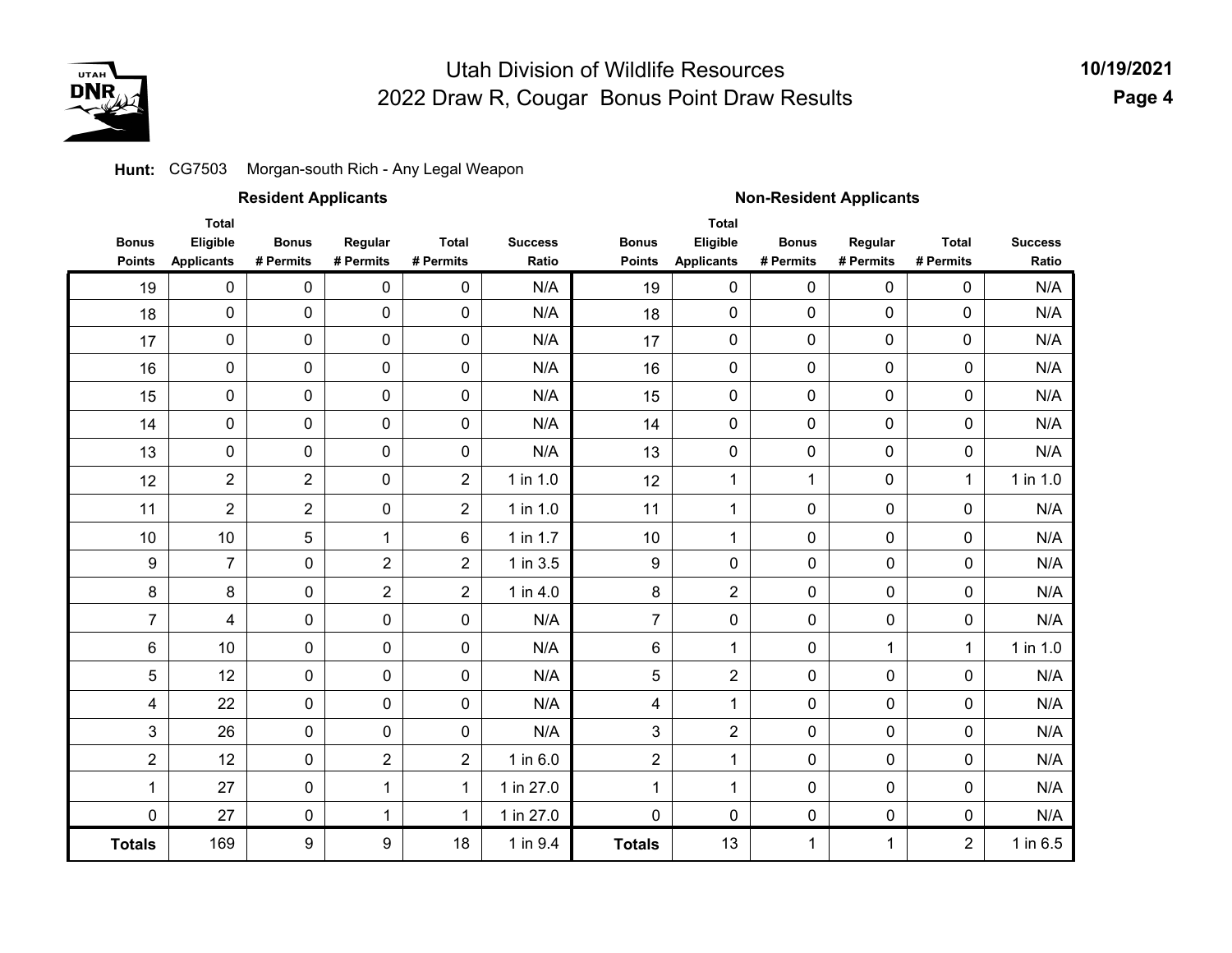

**10/19/2021 Page 5**

#### **Hunt: CG7506 Wasatch Mtns, West-strawberry - Any Legal Weapon**

|                               |                                               | <b>Resident Applicants</b> |                      |                           |                         | <b>Non-Resident Applicants</b> |                                               |                           |                      |                           |                         |  |
|-------------------------------|-----------------------------------------------|----------------------------|----------------------|---------------------------|-------------------------|--------------------------------|-----------------------------------------------|---------------------------|----------------------|---------------------------|-------------------------|--|
| <b>Bonus</b><br><b>Points</b> | <b>Total</b><br>Eligible<br><b>Applicants</b> | <b>Bonus</b><br># Permits  | Regular<br># Permits | <b>Total</b><br># Permits | <b>Success</b><br>Ratio | <b>Bonus</b><br><b>Points</b>  | <b>Total</b><br>Eligible<br><b>Applicants</b> | <b>Bonus</b><br># Permits | Regular<br># Permits | <b>Total</b><br># Permits | <b>Success</b><br>Ratio |  |
| 19                            | 0                                             | 0                          | 0                    | $\mathbf 0$               | N/A                     | 19                             | 0                                             | 0                         | 0                    | 0                         | N/A                     |  |
| 18                            | 0                                             | 0                          | $\mathbf 0$          | $\mathbf 0$               | N/A                     | 18                             | 0                                             | 0                         | 0                    | $\mathbf{0}$              | N/A                     |  |
| 17                            | 0                                             | 0                          | 0                    | $\mathbf 0$               | N/A                     | 17                             | 0                                             | 0                         | 0                    | 0                         | N/A                     |  |
| 16                            | 0                                             | 0                          | $\mathbf 0$          | $\mathbf 0$               | N/A                     | 16                             | 0                                             | 0                         | $\mathbf 0$          | $\mathbf 0$               | N/A                     |  |
| 15                            | $\mathbf{1}$                                  | $\mathbf 1$                | $\mathbf 0$          | $\mathbf 1$               | 1 in 1.0                | 15                             | 1                                             | 0                         | 1                    | 1                         | 1 in 1.0                |  |
| 14                            | $\overline{c}$                                | $\overline{2}$             | $\mathbf 0$          | $\overline{2}$            | 1 in 1.0                | 14                             | 0                                             | 0                         | 0                    | $\mathbf 0$               | N/A                     |  |
| 13                            | 5                                             | 4                          | $\mathbf 0$          | 4                         | 1 in 1.3                | 13                             | 0                                             | $\mathbf 0$               | 0                    | 0                         | N/A                     |  |
| 12                            | 8                                             | 0                          | 0                    | $\mathbf 0$               | N/A                     | 12                             | 1                                             | 0                         | 0                    | $\pmb{0}$                 | N/A                     |  |
| 11                            | 8                                             | 0                          | $\overline{2}$       | $\overline{2}$            | 1 in 4.0                | 11                             | $\mathbf{1}$                                  | $\pmb{0}$                 | 0                    | 0                         | N/A                     |  |
| 10                            | $\overline{7}$                                | 0                          | 0                    | 0                         | N/A                     | 10                             | 0                                             | $\mathbf 0$               | 0                    | $\mathbf 0$               | N/A                     |  |
| $\boldsymbol{9}$              | 8                                             | $\mathsf{O}\xspace$        | 1                    | 1                         | 1 in 8.0                | 9                              | 0                                             | 0                         | $\pmb{0}$            | $\pmb{0}$                 | N/A                     |  |
| 8                             | 20                                            | 0                          | 0                    | $\mathbf 0$               | N/A                     | 8                              | $\overline{2}$                                | 0                         | $\pmb{0}$            | 0                         | N/A                     |  |
| $\overline{7}$                | 17                                            | $\mathbf 0$                | 1                    | 1                         | 1 in 17.0               | $\overline{7}$                 | $\overline{2}$                                | $\mathbf 0$               | $\mathbf 0$          | $\mathbf 0$               | N/A                     |  |
| 6                             | 30                                            | $\mathbf 0$                | 1                    | 1                         | 1 in 30.0               | 6                              | 0                                             | 0                         | 0                    | $\mathbf 0$               | N/A                     |  |
| 5                             | 36                                            | $\mathbf 0$                | 1                    | $\mathbf{1}$              | 1 in 36.0               | 5                              | 4                                             | 0                         | $\pmb{0}$            | 0                         | N/A                     |  |
| 4                             | 37                                            | $\mathbf 0$                | 0                    | $\mathbf 0$               | N/A                     | $\overline{\mathbf{4}}$        | 6                                             | $\mathbf 0$               | $\mathbf 0$          | $\mathbf 0$               | N/A                     |  |
| 3                             | 31                                            | $\mathbf 0$                | 0                    | $\mathbf 0$               | N/A                     | 3                              | 6                                             | 0                         | $\pmb{0}$            | $\mathbf 0$               | N/A                     |  |
| $\overline{2}$                | 54                                            | $\mathsf{O}\xspace$        | 0                    | $\pmb{0}$                 | N/A                     | $\overline{2}$                 | 6                                             | $\pmb{0}$                 | $\pmb{0}$            | $\pmb{0}$                 | N/A                     |  |
| 1                             | 67                                            | 0                          | 1                    | $\mathbf 1$               | 1 in 67.0               | 1                              | 16                                            | 0                         | $\mathbf 0$          | 0                         | N/A                     |  |
| $\mathbf 0$                   | 51                                            | $\mathbf 0$                | 0                    | $\mathbf 0$               | N/A                     | 0                              | 26                                            | 0                         | $\pmb{0}$            | 0                         | N/A                     |  |
| <b>Totals</b>                 | 382                                           | $\overline{7}$             | $\overline{7}$       | 14                        | 1 in 27.3               | <b>Totals</b>                  | 71                                            | 0                         | 1                    | 1                         | 1 in 71.0               |  |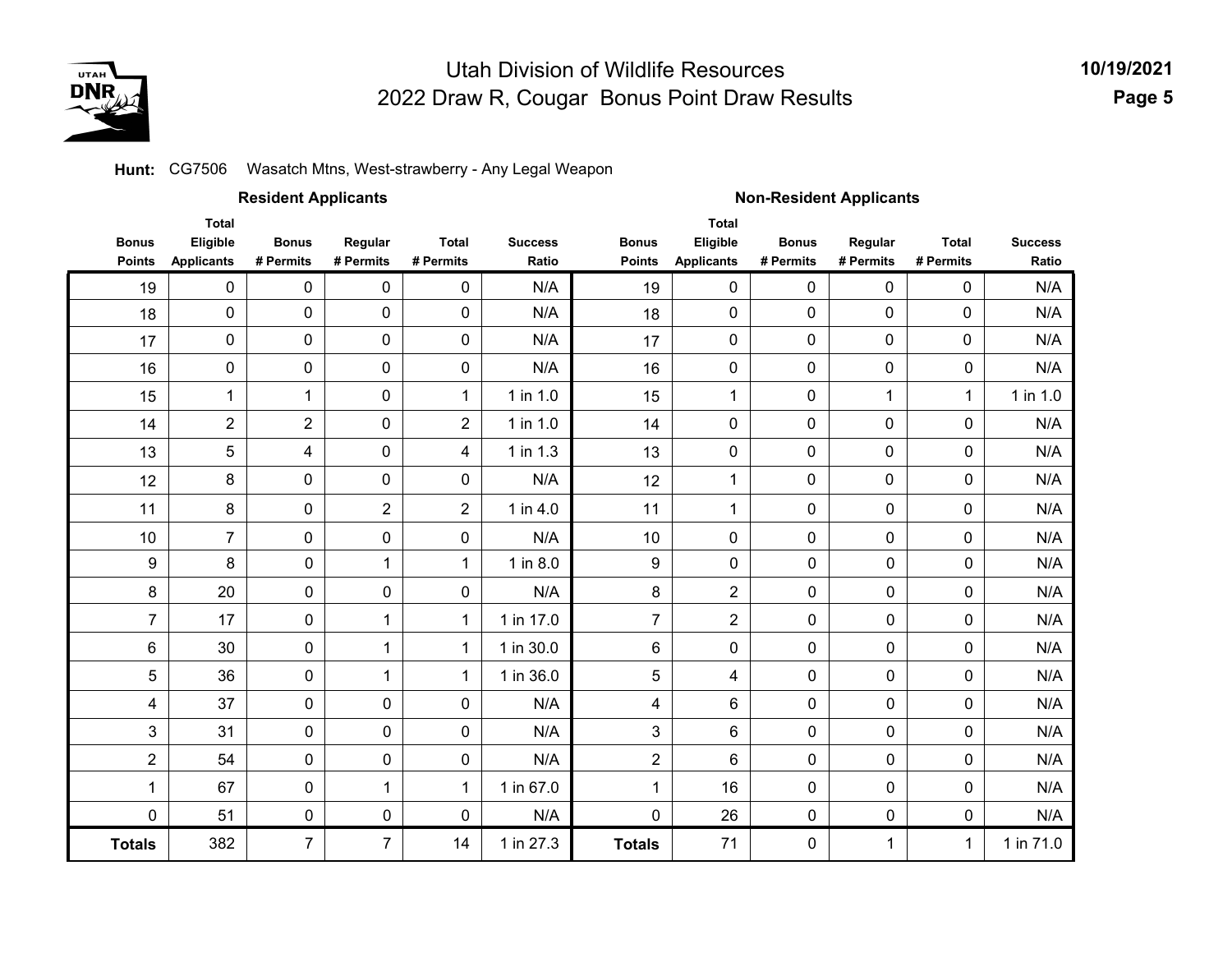

**10/19/2021Page 6**

#### **Hunt:** CG7602 West Desert, Tintic-vernon - Any Legal Weapon

|                               |                                               | <b>Resident Applicants</b> |                      |                           |                         | <b>Non-Resident Applicants</b> |                                               |                           |                      |                           |                         |  |
|-------------------------------|-----------------------------------------------|----------------------------|----------------------|---------------------------|-------------------------|--------------------------------|-----------------------------------------------|---------------------------|----------------------|---------------------------|-------------------------|--|
| <b>Bonus</b><br><b>Points</b> | <b>Total</b><br>Eligible<br><b>Applicants</b> | <b>Bonus</b><br># Permits  | Regular<br># Permits | <b>Total</b><br># Permits | <b>Success</b><br>Ratio | <b>Bonus</b><br><b>Points</b>  | <b>Total</b><br>Eligible<br><b>Applicants</b> | <b>Bonus</b><br># Permits | Regular<br># Permits | <b>Total</b><br># Permits | <b>Success</b><br>Ratio |  |
| 19                            | $\mathbf 0$                                   | 0                          | 0                    | 0                         | N/A                     | 19                             | $\mathbf 0$                                   | 0                         | $\pmb{0}$            | 0                         | N/A                     |  |
| 18                            | 0                                             | $\mathbf 0$                | 0                    | 0                         | N/A                     | 18                             | 0                                             | 0                         | $\mathbf 0$          | 0                         | N/A                     |  |
| 17                            | 0                                             | 0                          | 0                    | 0                         | N/A                     | 17                             | 0                                             | 0                         | $\pmb{0}$            | 0                         | N/A                     |  |
| 16                            | 0                                             | 0                          | $\pmb{0}$            | 0                         | N/A                     | 16                             | $\pmb{0}$                                     | 0                         | $\pmb{0}$            | 0                         | N/A                     |  |
| 15                            | $\mathbf 0$                                   | 0                          | $\pmb{0}$            | 0                         | N/A                     | 15                             | $\mathbf 0$                                   | 0                         | $\pmb{0}$            | 0                         | N/A                     |  |
| 14                            | 0                                             | 0                          | $\pmb{0}$            | 0                         | N/A                     | 14                             | $\mathbf 0$                                   | 0                         | $\pmb{0}$            | 0                         | N/A                     |  |
| 13                            | $\overline{2}$                                | $\overline{2}$             | 0                    | $\overline{2}$            | 1 in 1.0                | 13                             | $\mathbf 0$                                   | 0                         | $\pmb{0}$            | 0                         | N/A                     |  |
| 12                            | 0                                             | 0                          | $\pmb{0}$            | 0                         | N/A                     | 12                             | $\mathbf 0$                                   | 0                         | $\mathbf 0$          | 0                         | N/A                     |  |
| 11                            | $\mathbf{1}$                                  | 1                          | 0                    | $\mathbf 1$               | 1 in 1.0                | 11                             | $\mathbf 0$                                   | 0                         | $\pmb{0}$            | $\pmb{0}$                 | N/A                     |  |
| 10                            | 1                                             | 1                          | 0                    | 1                         | 1 in 1.0                | 10                             | 0                                             | 0                         | $\mathbf 0$          | 0                         | N/A                     |  |
| 9                             | $\overline{2}$                                | $\mathbf{1}$               | $\mathbf 0$          | $\mathbf{1}$              | 1 in 2.0                | 9                              | $\mathbf 0$                                   | 0                         | 0                    | 0                         | N/A                     |  |
| 8                             | $\mathbf 1$                                   | $\mathbf 0$                | $\mathbf 0$          | 0                         | N/A                     | 8                              | $\mathbf 0$                                   | 0                         | 0                    | 0                         | N/A                     |  |
| $\overline{7}$                | 4                                             | 0                          | $\pmb{0}$            | 0                         | N/A                     | $\overline{7}$                 | 0                                             | 0                         | 0                    | 0                         | N/A                     |  |
| 6                             | 6                                             | 0                          | $\overline{2}$       | $\overline{2}$            | 1 in 3.0                | 6                              | $\mathbf 0$                                   | 0                         | 0                    | 0                         | N/A                     |  |
| 5                             | 3                                             | 0                          | $\pmb{0}$            | $\pmb{0}$                 | N/A                     | 5                              | $\pmb{0}$                                     | $\pmb{0}$                 | 0                    | 0                         | N/A                     |  |
| 4                             | 9                                             | 0                          | $\overline{2}$       | $\overline{2}$            | 1 in 4.5                | 4                              | $\mathbf 0$                                   | 0                         | 0                    | 0                         | N/A                     |  |
| 3                             | 6                                             | $\mathbf 0$                | $\pmb{0}$            | 0                         | N/A                     | 3                              | 4                                             | $\mathbf 0$               | 0                    | 0                         | N/A                     |  |
| $\overline{2}$                | 15                                            | $\pmb{0}$                  | $\mathbf{1}$         | 1                         | 1 in 15.0               | $\overline{2}$                 | 1                                             | $\pmb{0}$                 | 0                    | 0                         | N/A                     |  |
| 1                             | 10                                            | 0                          | $\mathbf 0$          | 0                         | N/A                     | 1                              | 1                                             | 0                         | 1                    | $\mathbf{1}$              | 1 in 1.0                |  |
| 0                             | 15                                            | 0                          | $\mathbf 0$          | 0                         | N/A                     | 0                              | 12                                            | 0                         | 0                    | 0                         | N/A                     |  |
| <b>Totals</b>                 | 75                                            | 5                          | 5                    | $10$                      | 1 in 7.5                | <b>Totals</b>                  | 18                                            | 0                         | 1                    | $\mathbf{1}$              | 1 in 18.0               |  |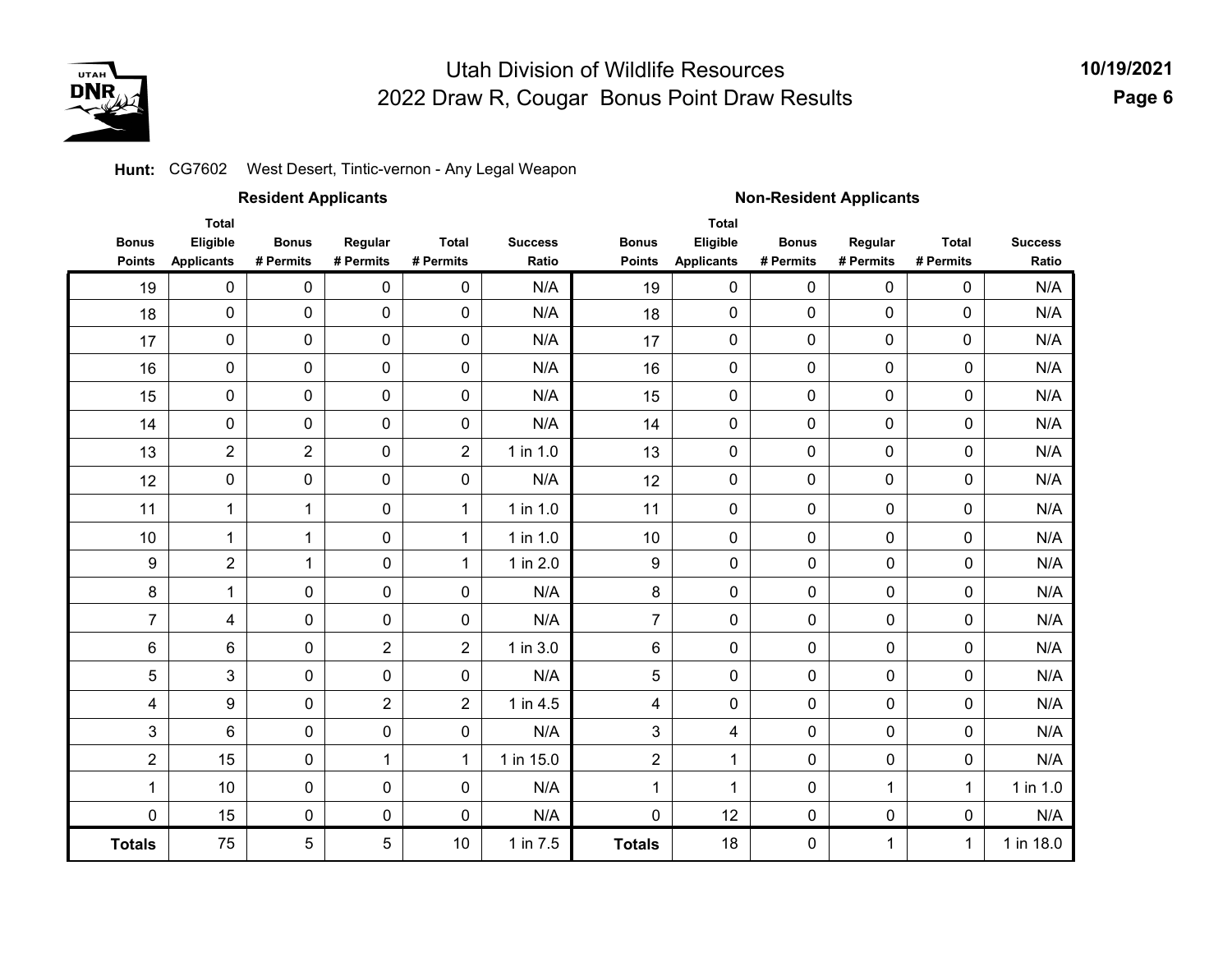

#### **Hunt: C**G7603 Box Elder, Raft River - Any Legal Weapon

|                               |                                               | <b>Resident Applicants</b> |                      |                           |                         | <b>Non-Resident Applicants</b> |                                               |                           |                      |                           |                         |  |
|-------------------------------|-----------------------------------------------|----------------------------|----------------------|---------------------------|-------------------------|--------------------------------|-----------------------------------------------|---------------------------|----------------------|---------------------------|-------------------------|--|
| <b>Bonus</b><br><b>Points</b> | <b>Total</b><br>Eligible<br><b>Applicants</b> | <b>Bonus</b><br># Permits  | Regular<br># Permits | <b>Total</b><br># Permits | <b>Success</b><br>Ratio | <b>Bonus</b><br><b>Points</b>  | <b>Total</b><br>Eligible<br><b>Applicants</b> | <b>Bonus</b><br># Permits | Regular<br># Permits | <b>Total</b><br># Permits | <b>Success</b><br>Ratio |  |
| 19                            | 0                                             | 0                          | $\mathbf 0$          | $\pmb{0}$                 | N/A                     | 19                             | $\mathsf{O}\xspace$                           | 0                         | $\pmb{0}$            | 0                         | N/A                     |  |
| 18                            | 0                                             | 0                          | $\pmb{0}$            | $\pmb{0}$                 | N/A                     | 18                             | 0                                             | 0                         | 0                    | 0                         | N/A                     |  |
| 17                            | $\pmb{0}$                                     | 0                          | 0                    | $\pmb{0}$                 | N/A                     | 17                             | 0                                             | 0                         | $\pmb{0}$            | 0                         | N/A                     |  |
| 16                            | $\pmb{0}$                                     | 0                          | 0                    | $\pmb{0}$                 | N/A                     | 16                             | 0                                             | 0                         | $\pmb{0}$            | $\pmb{0}$                 | N/A                     |  |
| 15                            | $\pmb{0}$                                     | 0                          | 0                    | $\pmb{0}$                 | N/A                     | 15                             | 0                                             | 0                         | $\mathbf 0$          | $\mathbf 0$               | N/A                     |  |
| 14                            | $\pmb{0}$                                     | 0                          | 0                    | $\pmb{0}$                 | N/A                     | 14                             | 0                                             | 0                         | $\pmb{0}$            | $\pmb{0}$                 | N/A                     |  |
| 13                            | 0                                             | 0                          | 0                    | $\pmb{0}$                 | N/A                     | 13                             | 0                                             | 0                         | $\mathbf 0$          | $\mathbf 0$               | N/A                     |  |
| 12                            | $\overline{2}$                                | $\overline{2}$             | 0                    | $\overline{2}$            | $1$ in $1.0$            | 12                             | 0                                             | 0                         | $\pmb{0}$            | $\pmb{0}$                 | N/A                     |  |
| 11                            | 4                                             | 3                          | 0                    | $\mathbf{3}$              | 1 in 1.3                | 11                             | 0                                             | 0                         | 0                    | $\pmb{0}$                 | N/A                     |  |
| 10                            | 5                                             | 0                          | 0                    | $\pmb{0}$                 | N/A                     | 10                             | 0                                             | 0                         | 0                    | $\pmb{0}$                 | N/A                     |  |
| 9                             | 8                                             | $\mathbf 0$                | $\mathbf{1}$         | $\mathbf{1}$              | 1 in 8.0                | 9                              | 0                                             | $\pmb{0}$                 | 0                    | $\pmb{0}$                 | N/A                     |  |
| 8                             | 10                                            | $\mathbf 0$                | 0                    | $\pmb{0}$                 | N/A                     | 8                              | 0                                             | 0                         | 0                    | $\pmb{0}$                 | N/A                     |  |
| $\overline{7}$                | 8                                             | $\mathbf 0$                | $\pmb{0}$            | $\pmb{0}$                 | N/A                     | $\overline{7}$                 | 0                                             | $\mathbf 0$               | $\pmb{0}$            | $\pmb{0}$                 | N/A                     |  |
| $\,6\,$                       | 10                                            | $\pmb{0}$                  | $\overline{c}$       | $\overline{c}$            | 1 in 5.0                | $\,6$                          | 0                                             | 0                         | 0                    | $\pmb{0}$                 | N/A                     |  |
| 5                             | 8                                             | $\mathbf 0$                | $\pmb{0}$            | 0                         | N/A                     | 5                              | $\mathbf 0$                                   | 0                         | 0                    | $\mathbf 0$               | N/A                     |  |
| 4                             | 17                                            | $\pmb{0}$                  | $\pmb{0}$            | $\pmb{0}$                 | N/A                     | 4                              | $\mathsf{O}\xspace$                           | $\pmb{0}$                 | 0                    | $\pmb{0}$                 | N/A                     |  |
| 3                             | 14                                            | $\pmb{0}$                  | $\mathbf 1$          | $\mathbf{1}$              | 1 in 14.0               | 3                              | 0                                             | $\pmb{0}$                 | 0                    | $\pmb{0}$                 | N/A                     |  |
| $\overline{c}$                | 13                                            | $\mathbf 0$                | $\pmb{0}$            | $\pmb{0}$                 | N/A                     | $\overline{c}$                 | $\mathsf{O}\xspace$                           | $\pmb{0}$                 | 0                    | $\pmb{0}$                 | N/A                     |  |
| 1                             | 25                                            | $\pmb{0}$                  | $\pmb{0}$            | 0                         | N/A                     |                                | 0                                             | 0                         | 0                    | 0                         | N/A                     |  |
| 0                             | 35                                            | $\mathbf 0$                | $\pmb{0}$            | $\pmb{0}$                 | N/A                     | $\pmb{0}$                      | $\mathsf{O}\xspace$                           | $\pmb{0}$                 | 0                    | $\pmb{0}$                 | N/A                     |  |
| <b>Totals</b>                 | 159                                           | 5                          | 4                    | 9                         | 1 in 17.7               | <b>Totals</b>                  | $\mathbf 0$                                   | 0                         | 0                    | 0                         | N/A                     |  |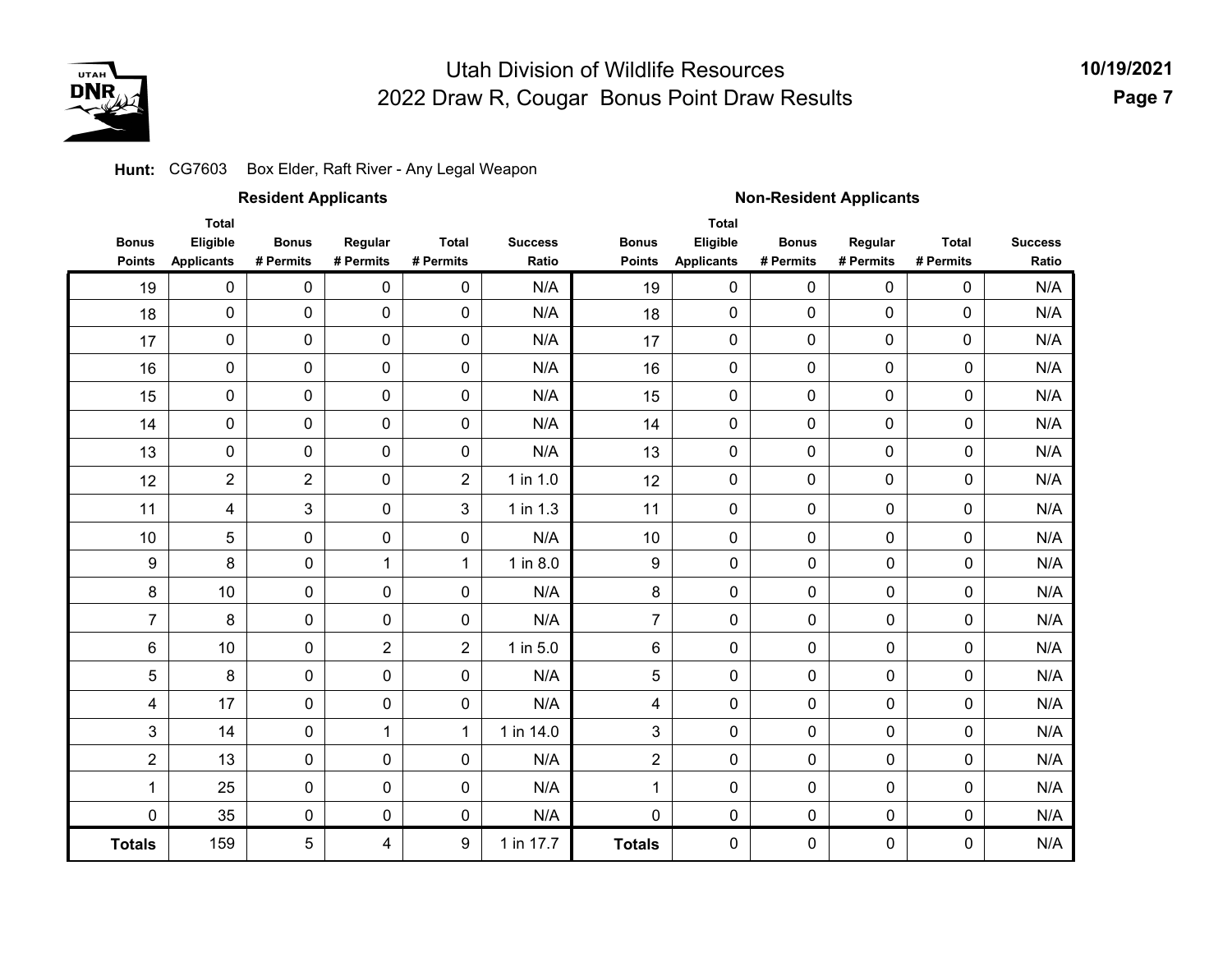

**10/19/2021 Page 8**

#### **Hunt:** CG7605 Central Mtns, Nebo (excludes West Face) - Any Legal Weapon

|                               |                                               | <b>Resident Applicants</b> |                      |                           |                         | <b>Non-Resident Applicants</b> |                                               |                           |                      |                           |                         |  |
|-------------------------------|-----------------------------------------------|----------------------------|----------------------|---------------------------|-------------------------|--------------------------------|-----------------------------------------------|---------------------------|----------------------|---------------------------|-------------------------|--|
| <b>Bonus</b><br><b>Points</b> | <b>Total</b><br>Eligible<br><b>Applicants</b> | <b>Bonus</b><br># Permits  | Regular<br># Permits | <b>Total</b><br># Permits | <b>Success</b><br>Ratio | <b>Bonus</b><br><b>Points</b>  | <b>Total</b><br>Eligible<br><b>Applicants</b> | <b>Bonus</b><br># Permits | Regular<br># Permits | <b>Total</b><br># Permits | <b>Success</b><br>Ratio |  |
| 19                            | $\mathbf 0$                                   | $\mathbf 0$                | 0                    | 0                         | N/A                     | 19                             | $\mathbf 0$                                   | 0                         | $\mathbf 0$          | $\mathbf 0$               | N/A                     |  |
| 18                            | 0                                             | 0                          | 0                    | 0                         | N/A                     | 18                             | 0                                             | 0                         | $\mathbf 0$          | $\mathbf 0$               | N/A                     |  |
| 17                            | 0                                             | 0                          | 0                    | 0                         | N/A                     | 17                             | 1                                             | 0                         | $\mathbf 0$          | $\mathbf 0$               | N/A                     |  |
| 16                            | 0                                             | 0                          | 0                    | 0                         | N/A                     | 16                             | 0                                             | 0                         | $\mathbf 0$          | 0                         | N/A                     |  |
| 15                            | 0                                             | $\mathbf 0$                | 0                    | 0                         | N/A                     | 15                             | 0                                             | 0                         | $\mathbf 0$          | 0                         | N/A                     |  |
| 14                            | $\mathbf 0$                                   | $\mathbf 0$                | $\mathbf 0$          | 0                         | N/A                     | 14                             | $\mathbf 0$                                   | 0                         | $\mathbf 0$          | 0                         | N/A                     |  |
| 13                            | $\mathbf 0$                                   | 0                          | 0                    | 0                         | N/A                     | 13                             | $\mathbf 0$                                   | 0                         | $\mathbf 0$          | 0                         | N/A                     |  |
| 12                            | $\mathbf 0$                                   | $\mathbf 0$                | 0                    | 0                         | N/A                     | 12                             | $\mathbf{1}$                                  | 0                         | $\mathbf{1}$         | $\mathbf{1}$              | $1$ in $1.0$            |  |
| 11                            | 0                                             | $\mathbf 0$                | $\mathbf 0$          | $\mathbf 0$               | N/A                     | 11                             | $\mathbf 0$                                   | $\mathbf 0$               | $\mathbf 0$          | $\mathbf 0$               | N/A                     |  |
| 10                            | 0                                             | $\mathbf 0$                | 0                    | $\mathbf 0$               | N/A                     | 10                             | $\mathbf 0$                                   | 0                         | $\mathbf 0$          | $\mathbf 0$               | N/A                     |  |
| 9                             | 4                                             | 4                          | 0                    | 4                         | 1 in 1.0                | 9                              | 1                                             | 0                         | 0                    | 0                         | N/A                     |  |
| 8                             | $\overline{7}$                                | 3                          | $\mathbf 0$          | 3                         | 1 in 2.3                | 8                              | 0                                             | 0                         | $\mathbf 0$          | 0                         | N/A                     |  |
| $\overline{7}$                | 9                                             | $\mathbf 0$                | $\mathbf 0$          | 0                         | N/A                     | $\overline{7}$                 | 0                                             | 0                         | $\mathbf 0$          | 0                         | N/A                     |  |
| 6                             | 12                                            | $\mathbf 0$                | $\mathbf 0$          | 0                         | N/A                     | 6                              | $\mathbf{1}$                                  | 0                         | $\mathbf 0$          | $\pmb{0}$                 | N/A                     |  |
| 5                             | 24                                            | $\mathbf 0$                | $\overline{2}$       | $\overline{2}$            | 1 in 12.0               | 5                              | 0                                             | 0                         | $\mathbf 0$          | 0                         | N/A                     |  |
| 4                             | 19                                            | $\mathbf 0$                | 0                    | 0                         | N/A                     | 4                              | 4                                             | 0                         | $\mathbf 0$          | 0                         | N/A                     |  |
| 3                             | 24                                            | $\mathbf 0$                | 1                    | $\mathbf{1}$              | 1 in 24.0               | 3                              | 0                                             | 0                         | 0                    | $\pmb{0}$                 | N/A                     |  |
| $\overline{2}$                | 36                                            | $\mathbf 0$                | 1                    | 1                         | 1 in 36.0               | $\overline{2}$                 | $\overline{2}$                                | 0                         | 0                    | 0                         | N/A                     |  |
| $\mathbf{1}$                  | 48                                            | $\mathbf 0$                | 3                    | 3                         | 1 in 16.0               | 1                              | 6                                             | 0                         | 0                    | 0                         | N/A                     |  |
| $\pmb{0}$                     | 25                                            | $\mathbf 0$                | 0                    | 0                         | N/A                     | $\pmb{0}$                      | 6                                             | 0                         | 0                    | 0                         | N/A                     |  |
| <b>Totals</b>                 | 208                                           | $\overline{7}$             | $\overline{7}$       | 14                        | 1 in 14.9               | <b>Totals</b>                  | 22                                            | 0                         | $\mathbf{1}$         | $\mathbf{1}$              | 1 in 22.0               |  |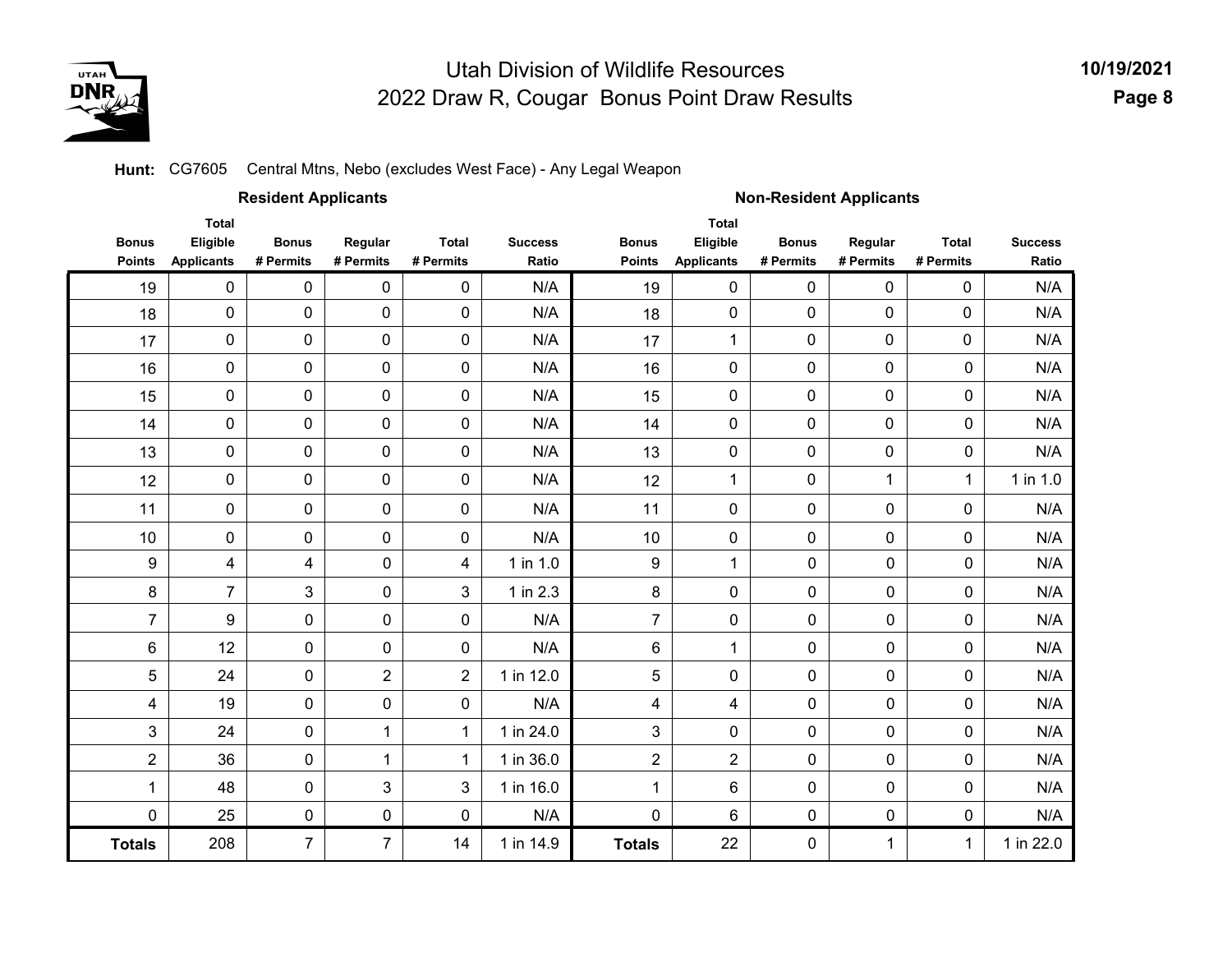

#### **Hunt:** CG7610 East Canyon, Davis - Any Legal Weapon

|                               |                                               | <b>Resident Applicants</b> |                      |                           |                         | <b>Non-Resident Applicants</b> |                                               |                           |                      |                           |                         |  |
|-------------------------------|-----------------------------------------------|----------------------------|----------------------|---------------------------|-------------------------|--------------------------------|-----------------------------------------------|---------------------------|----------------------|---------------------------|-------------------------|--|
| <b>Bonus</b><br><b>Points</b> | <b>Total</b><br>Eligible<br><b>Applicants</b> | <b>Bonus</b><br># Permits  | Regular<br># Permits | <b>Total</b><br># Permits | <b>Success</b><br>Ratio | <b>Bonus</b><br><b>Points</b>  | <b>Total</b><br>Eligible<br><b>Applicants</b> | <b>Bonus</b><br># Permits | Regular<br># Permits | <b>Total</b><br># Permits | <b>Success</b><br>Ratio |  |
| 19                            | $\pmb{0}$                                     | 0                          | 0                    | 0                         | N/A                     | 19                             | $\mathsf{O}\xspace$                           | 0                         | $\pmb{0}$            | 0                         | N/A                     |  |
| 18                            | 0                                             | 0                          | 0                    | 0                         | N/A                     | 18                             | 0                                             | $\pmb{0}$                 | 0                    | 0                         | N/A                     |  |
| 17                            | $\pmb{0}$                                     | 0                          | $\pmb{0}$            | 0                         | N/A                     | 17                             | 0                                             | $\pmb{0}$                 | $\pmb{0}$            | $\pmb{0}$                 | N/A                     |  |
| 16                            | 0                                             | 0                          | $\pmb{0}$            | 0                         | N/A                     | 16                             | 0                                             | $\pmb{0}$                 | $\pmb{0}$            | $\pmb{0}$                 | N/A                     |  |
| 15                            | 0                                             | 0                          | 0                    | 0                         | N/A                     | 15                             | $\mathbf 0$                                   | 0                         | $\pmb{0}$            | $\mathbf 0$               | N/A                     |  |
| 14                            | 0                                             | 0                          | $\pmb{0}$            | $\pmb{0}$                 | N/A                     | 14                             | 0                                             | 0                         | $\pmb{0}$            | $\pmb{0}$                 | N/A                     |  |
| 13                            | 0                                             | $\mathbf 0$                | 0                    | 0                         | N/A                     | 13                             | 0                                             | 0                         | $\mathbf 0$          | $\pmb{0}$                 | N/A                     |  |
| 12                            | 0                                             | 0                          | $\pmb{0}$            | 0                         | N/A                     | 12                             | 0                                             | $\pmb{0}$                 | $\pmb{0}$            | $\pmb{0}$                 | N/A                     |  |
| 11                            | $\mathbf 1$                                   | 1                          | 0                    | $\mathbf{1}$              | $1$ in $1.0$            | 11                             | $\mathsf{O}\xspace$                           | 0                         | 0                    | $\pmb{0}$                 | N/A                     |  |
| 10                            | 0                                             | 0                          | 0                    | 0                         | N/A                     | 10                             | 0                                             | $\pmb{0}$                 | 0                    | $\pmb{0}$                 | N/A                     |  |
| $\boldsymbol{9}$              | 0                                             | $\pmb{0}$                  | $\pmb{0}$            | 0                         | N/A                     | 9                              | $\pmb{0}$                                     | 0                         | 0                    | $\pmb{0}$                 | N/A                     |  |
| $\bf 8$                       | 0                                             | $\pmb{0}$                  | $\mathbf 0$          | 0                         | N/A                     | 8                              | 0                                             | 0                         | 0                    | 0                         | N/A                     |  |
| $\overline{7}$                | 0                                             | $\pmb{0}$                  | $\pmb{0}$            | 0                         | N/A                     | $\overline{7}$                 | $\pmb{0}$                                     | 0                         | 0                    | 0                         | N/A                     |  |
| $\,6$                         | 4                                             | $\overline{2}$             | $\mathbf{1}$         | 3                         | $1$ in $1.3$            | 6                              | $\pmb{0}$                                     | 0                         | $\pmb{0}$            | 0                         | N/A                     |  |
| 5                             | 6                                             | 0                          | $\mathbf{1}$         | $\mathbf{1}$              | 1 in 6.0                | 5                              | $\mathbf 0$                                   | 0                         | 0                    | 0                         | N/A                     |  |
| 4                             | $\overline{c}$                                | $\pmb{0}$                  | 0                    | 0                         | N/A                     | $\overline{\mathbf{4}}$        | $\pmb{0}$                                     | 0                         | 0                    | $\pmb{0}$                 | N/A                     |  |
| 3                             | 6                                             | $\pmb{0}$                  | $\mathbf 0$          | 0                         | N/A                     | 3                              | $\mathbf 0$                                   | 0                         | 0                    | 0                         | N/A                     |  |
| $\boldsymbol{2}$              | 5                                             | $\pmb{0}$                  | $\mathbf 0$          | 0                         | N/A                     | $\overline{2}$                 | $\pmb{0}$                                     | 0                         | 0                    | 0                         | N/A                     |  |
| 1                             | 10                                            | $\pmb{0}$                  | 0                    | 0                         | N/A                     | 1                              | $\pmb{0}$                                     | 0                         | 0                    | 0                         | N/A                     |  |
| $\pmb{0}$                     | 5                                             | 0                          | $\mathbf 0$          | 0                         | N/A                     | 0                              | $\pmb{0}$                                     | 0                         | 0                    | $\pmb{0}$                 | N/A                     |  |
| <b>Totals</b>                 | 39                                            | 3                          | $\overline{2}$       | 5                         | 1 in 7.8                | <b>Totals</b>                  | 0                                             | 0                         | 0                    | 0                         | N/A                     |  |